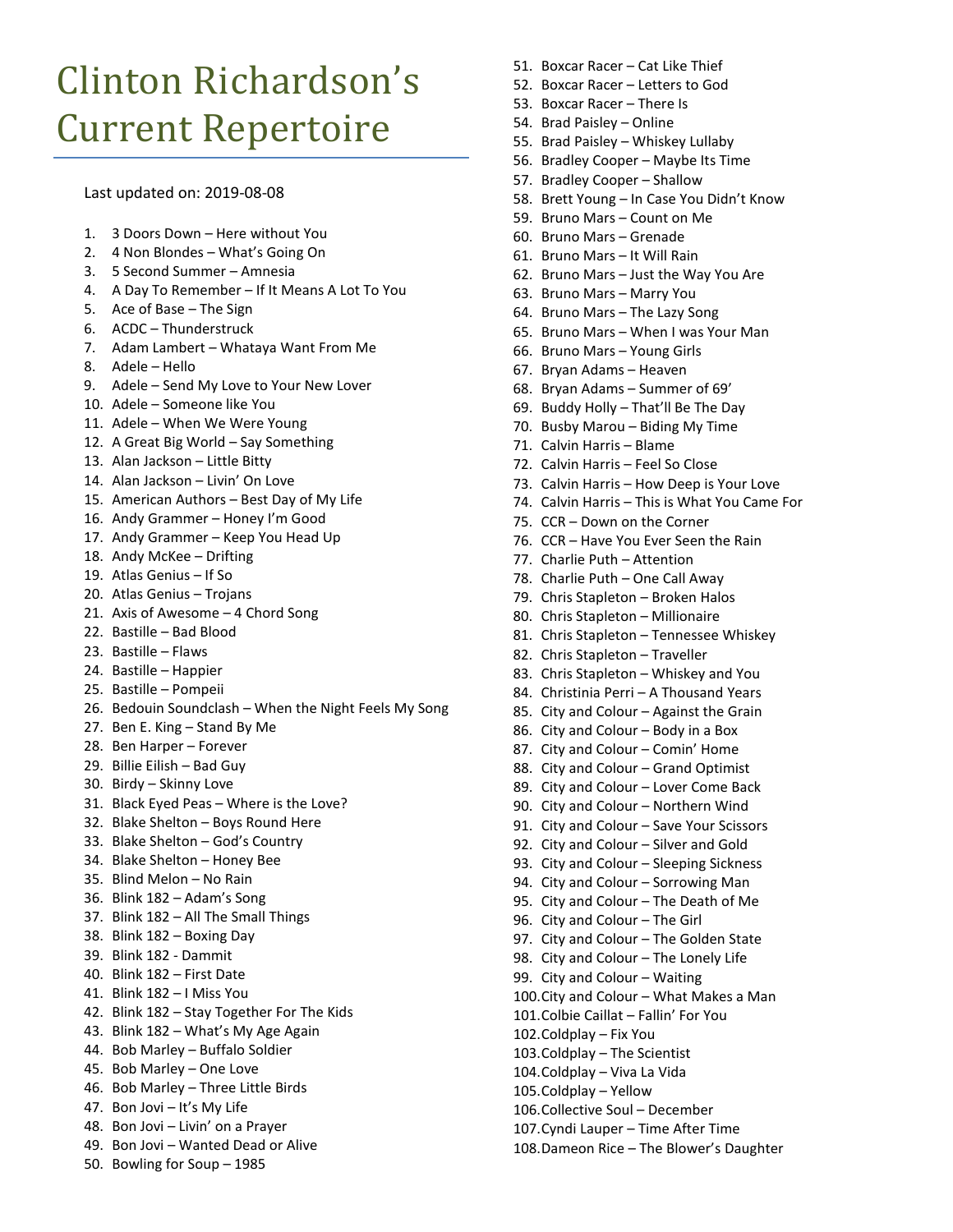109.Daniel Powter – Bad Day 110.Dan Mangan – Robots 111.Darius Rucker – Come Back Song 112.David Gray – This Year's Love 113.David Nail – Whatever She's Got 114.Dean Martin – My Rifle My Pony and Me 115.Death Cab for Cutie – I Will Follow You into the Dark 116.Del Shannon – Runaway 117.Disney – I Just Can't Wait To Be King 118.Disney – I'll Make a Man Out of You 119.DNCE – Cake By The Ocean 120.Drake – Hotline Bling 121.Drake – One Dance 122.Ed Sheeran – All of the Stars 123.Ed Sheeran – Autumn Leaves 124.Ed Sheeran – Barcelona 125.Ed Sheeran – Beautiful People 126.Ed Sheeran – Bibia Bi Ye Ye 127.Ed Sheeran – Bloodstream 128.Ed Sheeran – Castle on the Hill 129.Ed Sheeran – Cold Coffee 130.Ed Sheeran - Dive 131.Ed Sheeran – Don't 132.Ed Sheeran - Drunk 133.Ed Sheeran – Even My Dad Soes Sometimes 134.Ed Sheeran – FireFly 135.Ed Sheeran – Galway Girl 136.Ed Sheeran – Give Me Love 137.Ed Sheeran – Gold Rush 138.Ed Sheeran – Happier 139.Ed Sheeran – Hearts Don't Break Around Here 140.Ed Sheeran – How Would You Feel 141.Ed Sheeran – I Don't Care 142.Ed Sheeran – I See Fire 143.Ed Sheeran – I'm a Mess 144.Ed Sheeran – Kiss Me 145.Ed Sheeran – Lay It All On Me 146.Ed Sheeran – Lego House 147.Ed Sheeran – Little Bird 148.Ed Sheeran – Nancy Mulligan 149.Ed Sheeran – New Man 150.Ed Sheeran – Nina 151.Ed Sheeran - One 152.Ed Sheeran – One Night 153.Ed Sheeran – Perfect 154.Ed Sheeran – Photograph 155.Ed Sheeran - Runaway 156.Ed Sheeran – Save Myself 157.Ed Sheeran – Shape Of You 158.Ed Sheeran - She 159.Ed Sheeran – Sing 160.Ed Sheeran – Small Bump 161.Ed Sheeran – Sofa 162.Ed Sheeran – Supermarket Flowers 163.Ed Sheeran – Take it Back 164.Ed Sheeran – Tenerife Sea 165.Ed Sheeran – The A Team 166.Ed Sheeran – The City

167.Ed Sheeran – Thinking Out Loud 168.Ed Sheeran - This 169.Ed Sheeran – U.N.I. 170.Ed Sheeran – Wake Me Up 171.Ed Sheeran – Wayfaring Stranger 172.Ed Sheeran – What Do I Know? 173.Ed Sheeran – You Need Me, I Don't Need You 174.Edwin McCain – I'll Be 175.Ellie Goulding – Love Me Like You Do 176.Elton John – Your Song 177.Elvis Presley – All Shook Up 178.Elvis Presley – Can't Help Falling in Love With You 179.Elvis Presley – Girl of My Best Friend 180.Elvis Presley – Heartbreak Hotel 181.Elvis Presley – Hound Dog 182.Elvis Presley – In The Ghetto 183.Elvis Presley – Love Me Tender 184.Enrique Iglesias – Hero 185.Eric Clapton – Layla 186.Eric Clapton – Wonderful Tonight 187.Feist – 1234 188.Fifth Harmony – Work From Home 189.Finger Eleven – One Thing 190.Fleetwood Mac – Don't Stop 191.Florida Georgia Line – Cruise 192.Florida Georgia Line – Meant to Be (Ft. Beba Rexha) 193.Florida Georgia Line – This is How We Roll 194.Foo Fighters – Everlong 195.Foo Fighters – Times Like These 196.Foster the People – Pumped Up Kicks 197.Foster the People – Comin' of Age 198.Fountains of Wayne – Stacys Mom 199.Garth Brooks – Ain't Goin' Down Til' the Sun Comes Up 200.Garth Brooks – If Tomorrow Never Comes 201.Garth Brooks – Friends in Low Places 202.Garth Brooks – Papa Loved Mama 203.Garth Brooks – Rodeo 204.Garth Brooks – She's Every Woman 205.Garth Brooks – Standing Outside the Fire 206.Garth Brooks – That Summer 207.Garth Brooks – The Dance 208.Garth Brooks – The River 209.Garth Brooks – The Thunder Rolls 210.Garth Brooks – Unanswered Prayers 211.Garth Brooks – We Shall Be Free 212.Garth Brooks – Wrapped Up in You 213.Gavin Degraw – I Don`t Wanna Be 214.Gavin Degraw – Not Over You 215.George Erza – Budapest 216.George Harrison – I've Got My Mind Set on You 217.George Strait – Check Yes or No 218.Glenn Morrison – Goodbye 219.Goo Goo Dolls – Acoustic #3 220.Goo Goo Dolls – Come To Me 221.Goo Goo Dolls – Iris 222.Goo Goo Dolls – Name 223.Goo Goo Dolls – Slide 224.Goo Goo Dolls – Sympathy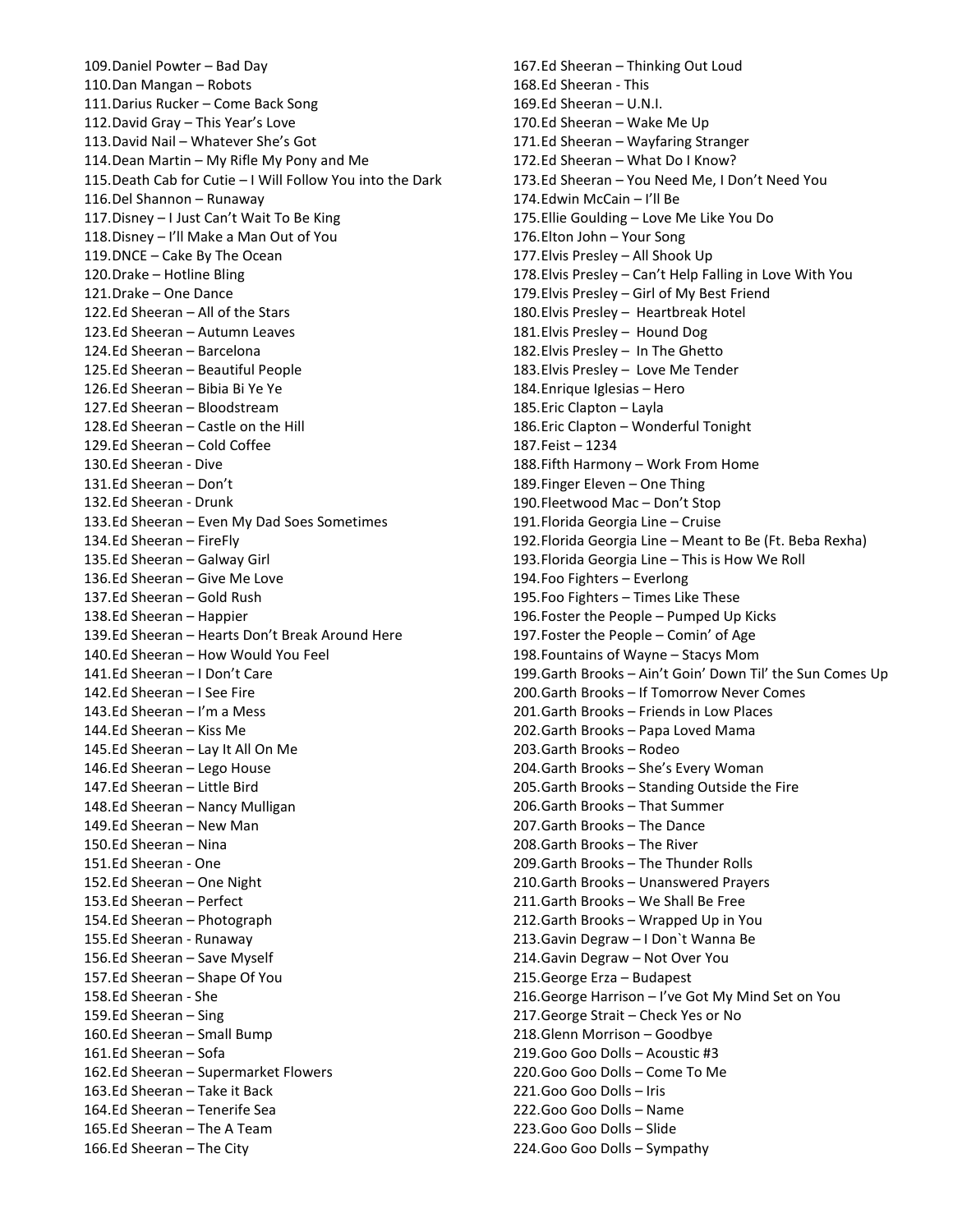225.Gordon Lightfoot – Carefree Highway 226.Gordon Lightfoot – Sundown 227.Green Day – Minority 228.Green Day – Time of Your Life 229.Green Day – Warning 230.Green Day – When I Come Around 231.Half Moon Run – Call Me in the Afternoon 232.Half Moon Run – Devil May Care 233.Half Moon Run – Full Circle 234.Half Moon Run – Hands in the Garden 235.Half Moon Run – I Can't Figure Out What's Going On 236.Half Moon Run – Need It 237.Half Moon Run – Unofferable 238.Halsey – Without Me 239.Hank Williams – Hey Good Lookin' 240.Hank Williams – Move it on Over 241.Heartland – I Loved Her First 242.Hedley – Kiss you Inside Out 243.Hinder – Lips of an Angel 244.Howie Day – Collide 245.Hozier – Take Me To Church 246.Hunter Hayes – I Want Crazy 247.Hunter Hayes – Wanted 248.Imagine Dragons – Demons 249.Imagine Dragons – Radioactive 250.Imagine Dragons – Whatever It Takes 251.Ingrid Michaelson –The Way I Am 252.Israel Kamakawiwo'ole – Somewhere Over the Rainbow 253.Jack Johnson – Banana Pancakes 254.Jack Johnson – Better Together 255.Jack Johnson – Do You Remember 256.Jack Johnson – Good People 257.Jack Johnson – I Got You 258.Jack Johnson – Sitting, Waiting, Wishing 259.James Arthur – Say You Won't Let Go 260.James Bay – Hold Back the River 261.James Bay – If You Ever Want To Be In Love 262.James Bay – Let It Go 263.James Bay – Move Together 264.James Bay – Need the Sun to Break 265.James Bay – When We Were On Fire 266.James Blunt – Bonfire Heart 267.James Blunt – You're Beautiful 268.Jason Aldean – Burnin' It Down 269.Jason Aldean – Dirt Road Anthem 270.Jason Derulo – Don't Wanna Go Home 271.Jason Derulo – In My Head 272.Jason Derulo – It Girl 273.Jason Derulo – Marry Me 274.Jason Derulo – Talk Dirty 275.Jason Derulo – Trumpets 276.Jason Derulo – Want To Want Me 277.Jason Derulo – Whatcha Say 278.Jason Mraz – Best Friend 279.Jason Mraz – I Won't Give Up 280.Jason Mraz – I'm Yours 281.Jason Mraz – Lucky 282.Jet – Are You Gonna Be My Girl

283.Joe Nichols – Gimme That Girl 284.John Denver – Take Me Home Country Roads 285.John Legend – All of Me 286.John Lennon – Imagine 287.John Mayer – Free Fallin' 288.John Mayer – Stop this Train 289.John Mayer – Waiting on the World to Change 290.John Mayer – Wildfire 291.John Mayer – Your Body is a Wonderland 292.John Mayer - XO 293.Johnny Cash - Hurt 294.Johnny Cash – Folsom Prison Blues 295.Johnny Cash – I've Been Everywhere 296.Johnny Cash – Ring Of Fire 297.Jonas Brothers – Sucker 298.Journey – Don't Stop Believing 299.Justin Bieber – Baby 300.Justin Bieber – Boyfriend 301.Justin Bieber – Love Yourself 302.Justin Bieber – Mistletoe 303.Justin Bieber – Sorry 304.Justin Bieber – What Do You Mean? 305.Justin Timberlake – Can't Stop The Feeling 306.Justin Timberlake – LoveStoned 307.Justin Timberlake – Say Something 308.Justin Timberlake – SexyBack 309.Justin Timberlake – Suit & Tie 310.Justin Timberlke – What Goes Around Comes Around 311.Kane Brown – Good As You 312.Kane Brown – Heaven 313.Katy Perry – California Gurls 314.Ketih Urban – Better Life 315.Keith Urban – Cop Car 316.Keith Urban – Days Go By 317.Keith Urban – John Cougar, John Deer, John 3:16 318.Keith Urban – Kiss A Girl 319.Keith Urban – Little Bit of Everything 320.Keith Urban – Long Hot Summer 321.Keith Urban – Making Memories of Us 322.Keith Urban – Only You Can Love Me This Way 323.Keith Urban – Somebody Like You 324.Keith Urban – Somewhere in My Car 325.Keith Urban – Stupid Boy 326.Kenny Chesney – American Kids 327.Kenny Chesney – Out Last Night 328.Kenny Chesney – Somewhere With You 329.Khalid – Better 330.Khalid – Silence 331.Khalid – Young Dumb and Broke 332.Kings of Leon – Use Somebody 333.Kris Allen – Live like We're Dying 334.Lady Antebellum – Just a Kiss 335.Lady Gaga – Always Remember Us This Way 336.Lady Gaga – The Edge of Glory 337.Lauv – I Like Me Better 338.Lee Brice – Rumor 339.Leonard Cohen – Hallelujah 340.Lewis Watson – Sink or Swim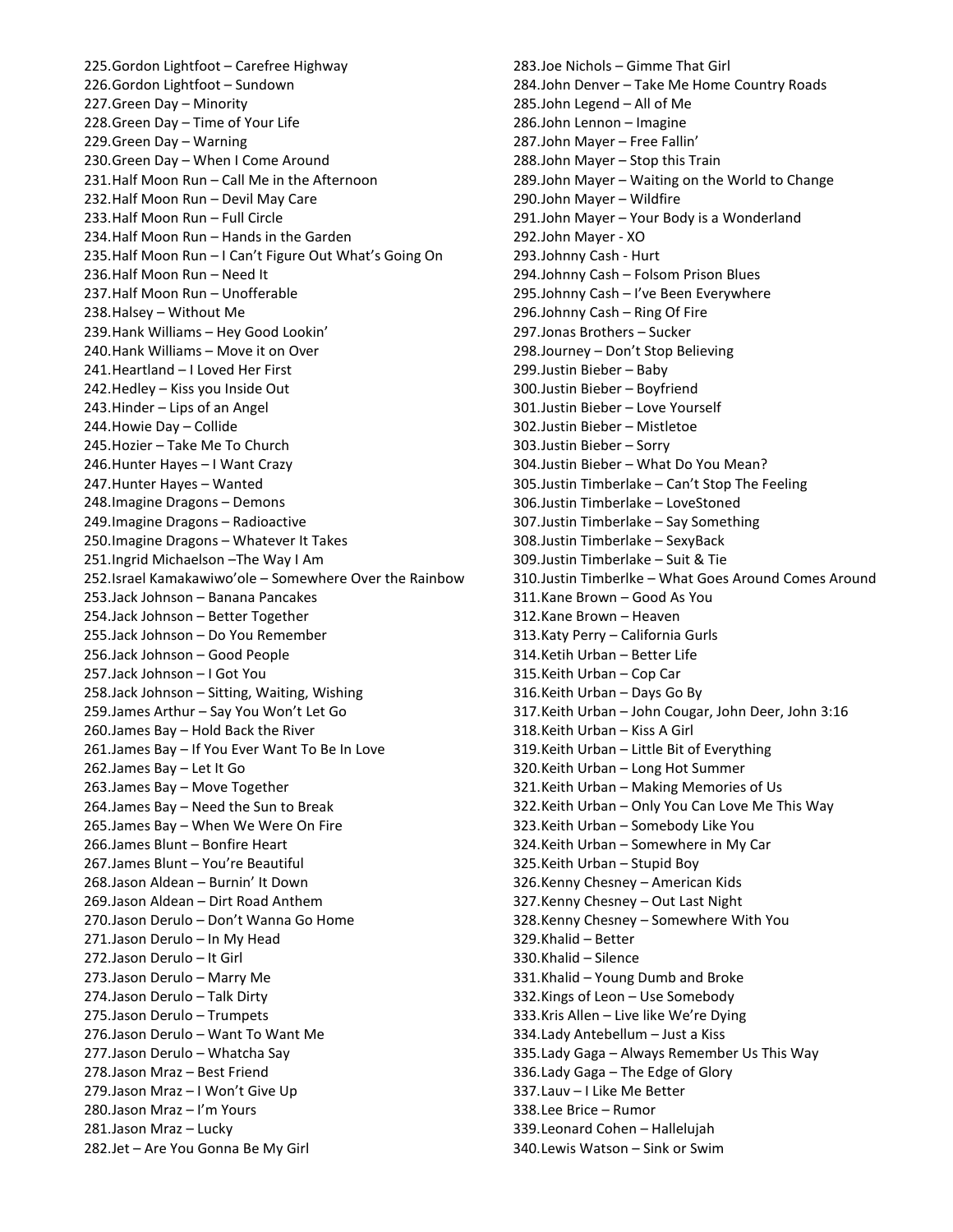341.Liam Payne – Strip That Down 342.Lil Nas X – Old Town Road 343.Linkin Park – In The end 344.Linkin Park – Shadow of the Day 345.Lorde – Royals 346.Lorde - Team 347.Lukas Graham – 7 Years 348.Lukas Graham – Love Someone 349.Luke Bryan – Country Girl Shake It for Me 350.Luke Bryan – Drink A Beer 351.Luke Bryan – I Don't Want This Night To End 352.Luke Bryan – Kick The Dust Up 353.Luke Bryan – Kill The Lights 354.Luke Bryan – Knockin Boots 355.Luke Bryan – Play It Again 356.Luke Bryan – Razor Blade 357.Luke Bryan – Strip It Down 358.Luke Bryan – That's My Kind of Night 359.Luke Combs – Beautiful Crazy 360.Luke Combs – Hurricane 361.Luke Combs – I Got Away With You 362.Luke Combs – Memories Are Made Of 363.Luke Combs – One Number Away 364.Luke Combs – This One's For You 365.Luke Combs – When It Rains It Pours 366.Lynyrd Skynyrd – Sweet Home Alabama 367.Magic! – Don't Kill the Magic 368.Magic! – Lay You Down Easy 369.Magic! – Let Your Hair Down 370.Magic! – Red Dress 371.Magic! – Rude 372.Major Lazer (Justin Bieber) – Cold Water 373.Maroon 5 – Animals 374.Maroon 5 – Girls Like You 375.Maroon 5 – Maps 376.Maroon 5 - Misery 377.Maroon 5 – One More Night 378.Maroon 5 – Payphone 379.Maroon 5 – She Will Be Loved 380.Maroon 5 – Sugar 381.Maroon 5 – This Love 382.Marty Robbins – El Paso 383.Matchbox Twenty – 3AM 384.Matt Nathanson – Come On Get Higher 385.Men at Work – A Land Down Under 386.Meghan Trainor – All About That Bass 387.Meghan Trainor – Dear Future Husband 388.Meghan Trainor – Like I'm Gonna Lose You 389.Michael Bublé – Everything 390.Michael Bublé – Haven't Met You Yet 391.Michael Bublé – Lost 392.Michael Jackson – Billie Jean 393.Michael Jackson – I Want You Back 394.Michael Jackson – Man in the Mirror 395.Michael Jackson – The Way You Make Me Feel 396.Mike Posner – Cooler Than Me 397.Mike Posner – I Took a Pill in Ibiza 398.Milky Chance – Stolen Dance

399.MKTO - Classic 400.Morgan Wallen – Chasing You 401.Morgan Wallen – Had Me By Halftime 402.Morgan Wallen – Little Rain 403.Morgan Wallen – Redneck Love Song 404.Morgan Wallen – The Way I Talk 405.Morgan Wallen – Whiskey Glasses 406.Mumford and Sons – Awake My Soul 407.Mumford and Sons – Below my Feet 408.Mumford and Sons – Dust Bowl Dance 409.Mumford and Sons – Ghosts That We Knew 410.Mumford and Sons – I Will Wait 411.Mumford and Sons – Little Lion Man 412.Mumford and Sons – Lover's Eyes 413.Mumford and Sons – Reminder 414.Mumford and Sons – The Cave 415.Mumford and Sons – Where Are You Now 416.Mumford and Sons – White Blank Page 417.Neil Diamond – Sweet Caroline 418.Neil Young – Cowgirl in the Sand 419.Neil Young – Heart of Gold 420.Nial Horan – Slow Hands 421.Nial Horan – This Town 422.Nickelback – Far Away 423.Nickelback – Photograph 424.Nirvana – About a Girl 425.Nirvana – All Apologies 426.Nirvana – Come As You Are 427.Nirvana – Polly 428.Oasis – Don't Go Away 429.Oasis – Don't Look Back in Anger 430.Oasis – She's Electric 431.Oasis – Stop Crying Your Heart Out 432.Oasis – Wonderwall 433.Old Crow Medicine Show – Wagon Wheel 434.Old Dominion – Break Up With Him 435.Old Dominion – Crazy, Sexy, Beautiful 436.Old Dominion – Nowhere Fast 437.Old Dominion – Snapback 438.Old Dominion – Song For Another Time 439.Old Dominion – Till It's Over 440.Old Dominion – Wrong Turns 441.Omi - Cheerleader 442.One Direction – Drag Me Down 443.One Direction – Little Things 444.One Direction – Night Changes 445.One Direction – One Thing 446.One Direction – Story of My Life 447.One Direction – What Makes You Beautiful 448.One Republic – Counting Stars 449.One Republic – Good Life 450.One Republic – Apologize 451.Outkast – Hey Ya 452.Passenger and Ed Sheeran – No Diggidy 453.Passenger – Let Her Go 454.Passenger – Patient Love 455.Paul Simon and Art Garfunkel – Mrs. Robinson 456.Paul Simon and Art Garfunkel – The Boxer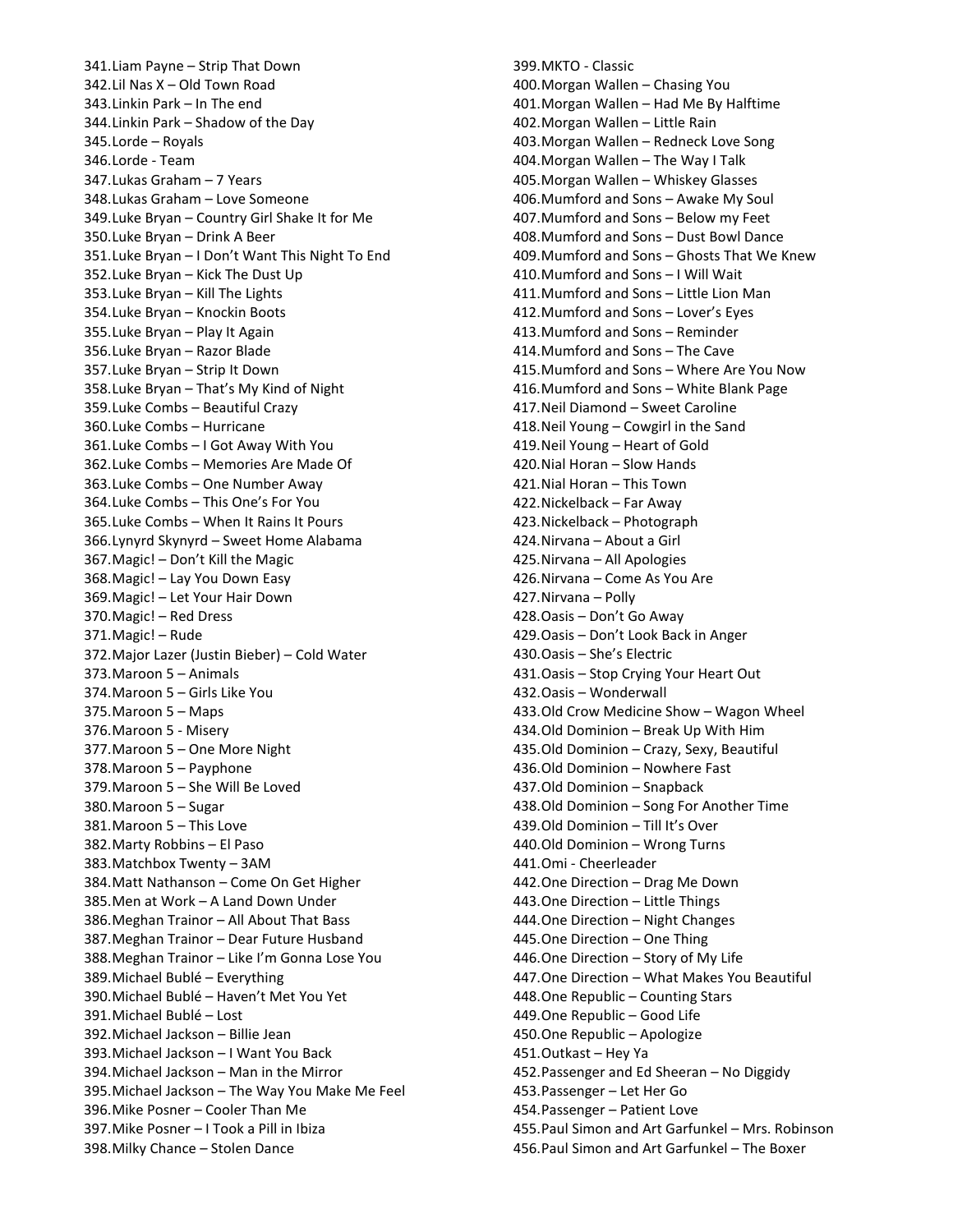457.Pearl Jam – Last Kiss 458.Pharrell – Happy 459.Phil Collins – In The Air Tonight 460.Phillip Phillips – Gone, Gone, Gone 461.Phillip Phillips – Home 462.Plain White T's - 1234 463.Plain White T's – Hey There Delilah 464.Plain White T's – Rhythm of Love 465.Plain White T's – The Giving Tree 466.Poison – Every Rose has It's Thorn 467.Post Malone – Sunflower 468.Radiohead – Creep 469.Radiohead – High and Dry 470.Radiohead – Karma Police 471.Randy Travis – Deeper Than the Holler 472.Randy Travis – Forever and Ever Amen 473.Rascal Flatts – What Hurts the Most 474.Red Hot Chili Peppers – Otherside 475.Red Hot Chili Peppers – Tell Me Baby 476.REM – Losing My Religion 477.Rhett and Link – Fast Food Folk Song 478.Rhett and Link – Roscoe's Chicken and Waffles 479.Rick Springfield – Jessie's Girl 480.Rihanna – Four Five Seconds 481.Rihanna – Stay 482.Rihanna – We Found Love 483.Rise Against – Hero of War 484.Rise Against – Swing Life Away 485.Ruth B – Lost Boy 486.Said the Whale – Camilo the Magician 487.Sam Hunt – Body Like a Back Road 488.Sam Smith – I'm Not the Only One 489.Sam Smith - Latch 490.Sam Smith – Lay Me Down 491.Sam Smith – Leave Your Lover 492.Sam Smith – Like I Can 493.Sam Smith – Make It To Me 494.Sam Smith – Not in that Way 495.Sam Smith – Stay With Me 496.Safety Suit – Never Stop 497.Sara Bareilles – Choose you 498.Sara Bareilles – King of Anything 499.Sara Bareilles – Love Song 500.Sarah McLachlan – Building a Mystery 501.Seal – Kiss From a Rose 502.Seether – Broken 503.Seether – Fake It 504.Semisonic – Closing Time 505.Serena Ryder – Mary Go Round 506.Serena Ryder – What I Wouldn't Do 507.Shaggy – Angel 508.Shakey Graves – Dearly Departed 509.Shakey Graves – Late July 510.Shakey Graves – Pantzy Waltz 511.Shane Filan – Beautiful in White 512.Shawn Hook – Sound of Your Heart 513.Shawn Mendes – A Little Too Much 514.Shawn Mendes – Aftertaste

515.Shawn Mendes – Air 516.Shawn Mendes – Crazy 517.Shawn Mendes – Honest 518.Shawn Mendes – I Don't Even Know Your Name 519.Shawn Mendes – I Know What You Did Last Summer 520.Shawn Mendes – In My Blood 521.Shawn Mendes – Kid in Love 522.Shawn Mendes – Life of the Party 523.Shawn Mendes – Mercy 524.Shawn Mendes - Nervous 525.Shawn Mendes – Never Be Alone 526.Shawn Mendes – Patience 527.Shawn Mendes – Something Big 528.Shawn Mendes – Stitches 529.Shawn Mendes – The Weight 530. Shawn Mendes - T here's Nothing Holding Me Back 531.Shawn Mendes – This is What it Takes 532.Shawn Mendes – Three Empty Words 533.Shawn Mendes – Treat You Better 534.Shinedown – Simple Man 535.Sia – Cheap Thrills 536.Smashmouth – All Star 537.Smashmouth – I'm a Believer 538.Steve Miller Band – The Joker 539.Sugar Ray – Fly 540.Survivor – Eye of the Tiger 541.Taio Cruz – Dynamite 542.Tal Bachman – She's So High 543.Taylor Swift – All Too Well 544.Taylor Swift – Bad Blood 545.Taylor Swift – Blank Space 546.Taylor Swift – Everything Has Changed 547.Taylor Swift – I Knew You Were Trouble 548.Taylor Swift – Love Story 549.Taylor Swift - Mean 550.Taylor Swift – Mine 551.Taylor Swift – Our Song 552.Taylor Swift – Red 553.Taylor Swift – Shake it Off 554.Taylor Swift – Stay Stay Stay 555.Taylor Swift – Style 556.Taylor Swift – We Are Never Ever Getting Back Together 557.Taylor Swift – You Belong With Me 558.Taylor Swift – 22 559.Tegan and Sara – Call it off 560.Tenacious D – F Her Gently 561.Tenacious D – Kickapoo 562.Tenacious D – Tribute 563.The Barenaked Ladies – Brian Wilson 564.The Barenaked Ladies – If I Had a Million Dollars 565.The Barenaked Ladies – It's All Been Done 566.The Barenaked Ladies – One Week 567.The Barenaked Ladies – Pinch Me 568.The Beatles – Across the Universe 569.The Beatles – And I Love Her 570.The Beatles – Baby You Can Drive My Car 571.The Beatles – Blackbird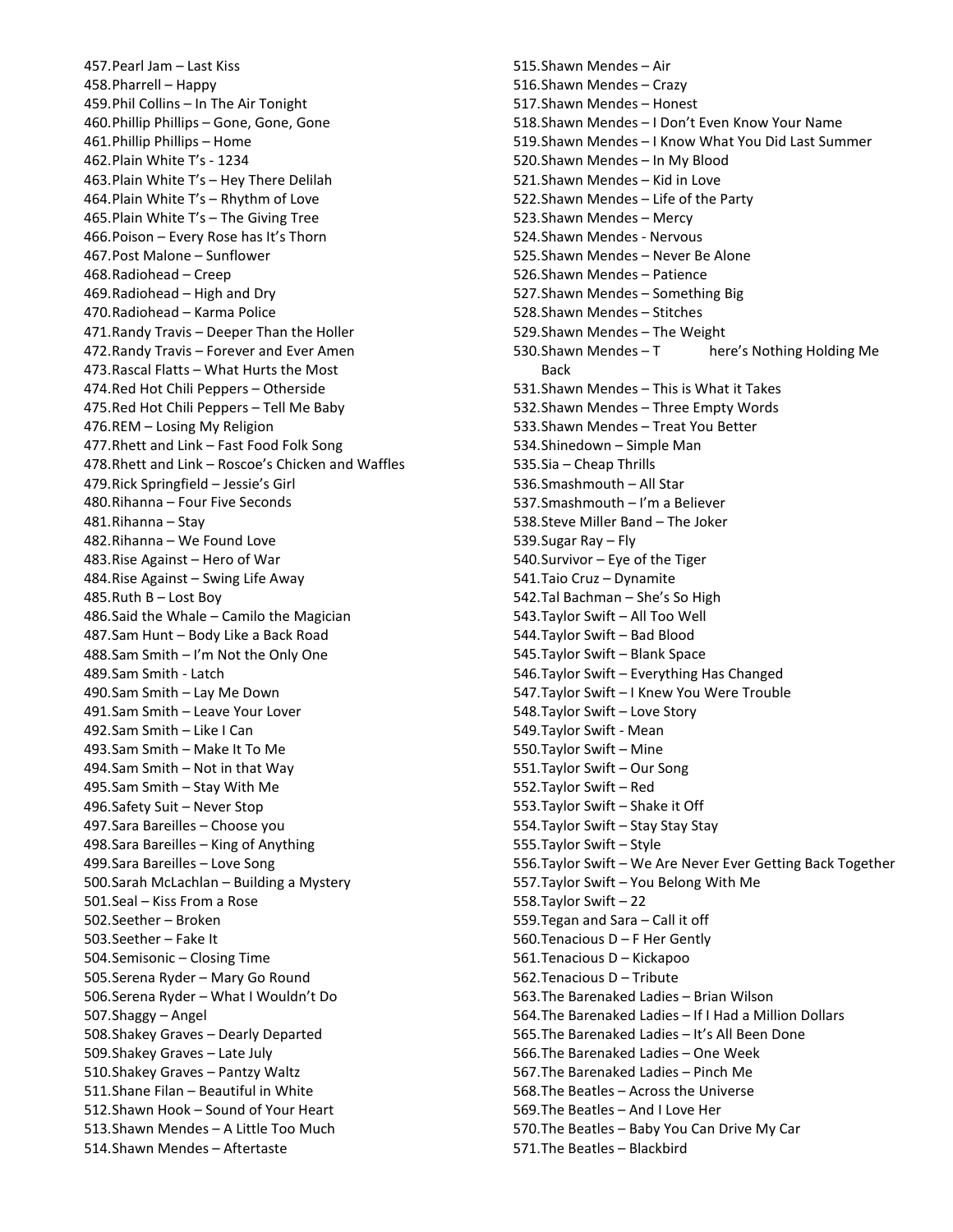572.The Beatles – Come Together 573.The Beatles – Do You Wanna Know a Secret 574.The Beatles – Eight Days a Week 575.The Beatles – Eleanor Rigby 576.The Beatles – From Me To You 577.The Beatles – Hard Days Night 578.The Beatles – Help 579.The Beatles – Here Comes the Sun 580.The Beatles – Hey Jude 581.The Beatles – I Will 582.The Beatles – I'm A Loser 583.The Beatles – In My Life 584.The Beatles – I've Just Seen a Face 585.The Beatles – Let it Be 586.The Beatles – Love Me Do 587.The Beatles – Norwedian Wood 588.The Beatles – Ticket To Ride 589.The Beatles – Twist and Shout 590.The Beatles – With a Little Help from My Friends 591.The Beatles – Yellow Submarine 592.The Beatles – Yesterday 593.The Bee Gees – To Love Somebody 594.The Cars – My Best Friend's Girl 595.The Chainsmokers – Closer 596.The Eagles – Hotel California 597.The Everly Brothers – All I Have To Do Is Dream 598.The Fray – How to Save a Life 599.The Fray – Look After You 600.The Fray – Never Say Never 601.The Head and the Heart – Lost in My Mind 602.The Last Goodnight – Pictures of You 603.The Lumineers - Angela 604.The Lumineers – Classy Girls 605.The Lumineers - Cleopatra 606.The Lumineers – Dead Sea 607.The Lumineers – Don't Wanna Go 608.The Lumineers – Elouise 609.The Lumineers – Falling 610.The Lumineers – Flapper Girl 611.The Lumineers – Flowers in Your Hair 612.The Lumineers – Gale Song 613.The Lumineers – Ho Hey 614.The Lumineers – In The Light 615.The Lumineers – Ophelia 616.The Lumineers – Sleep on the Floor 617.The Lumineers – Slow it Down 618.The Lumineers – Stubborn Love 619.The Lumineers – Submarines 620.The Maccabees – Toothpaste Kisses 621.The Neighbourhood – Sweater Weather 622.The Offspring – Spare Me the Details 623.The Pogues – A Fairytale of New York 624.The Pogues – Dirty Old Town 625.The Proclaimers – 500 Miles 626.The Script – Breakeven 627.The Script – Hall of Fame 628.The Script – The Man Who Can't Be Moved 629.The Tragically Hip – Ahead by a Century

630.The Weeknd – Can't Feel My Face 631.The Weeknd – Earned It 632.The Weeknd – The Hills 633.The White Stripes – We Are Going to Be Friends 634.The White Stripes – Seven Nation Army 635.Third Eye Blind – How's it Going to Be 636.Third Eye Blind – Jumper 637.Thomas Rhett – Craving 638.Thomas Rhett – Die A Happy Man 639.Thomas Rhett – Marry Me 640.Thomas Rhett – Sixteen 641.Thomas Rhett – Star of the Show 642.Thomas Rhett – Unforgetable 643.Tim McGraw – Highway Don't Care 644.Tim McGraw – Humble and Kind 645.Toby Keith – Red Solo Cup 646.Tommy Tutone – 867-5309/Jenny 647.Tom Petty & the Heartbreakers – Breakdown 648.Tom Petty & the Heartbreakers – California 649.Tom Petty & the Heartbreakers – Learning To Fly 650.Tom Petty & the Heartbreakers – Listen to Her Heart 651.Tom Petty & the Heartbreakers – Mary Jane's Last Dance 652.Tom Petty & the Heartbreakers – Refugee 653.Tom Petty & the Heartbreakers – The Waiting 654.Tom Petty & the Heartbreakers – Walls 655.Tom Petty & the Heartbreakers – Won't Back Down 656.Tom Petty & the Heartbreakers – Yer So Bad 657.Tom Petty & the Heartbreakers – You Don't Know How it Feels 658.Tracy Chapman – Fast Car 659.Tracy Chapman – For My Lover 660.Tracy Chapman – Talkin' About a Revolution 661.Train – Don't Grow Up So Fast 662.Train – Drive By 663.Train – Drops of Jupiter 664.Train – Hey Soul Sister 665.Train – Marry Me 666.Travie McCoy – Billionaire 667.Trooper – We're Here For a Good Time 668.Twenty One Pilots – Ride 669.Twenty One Pilots – Stressed Out 670.Tyler Shaw – House of Cards 671.Tyler Shaw – Kiss Goodnight 672.U2 – Beautiful Day 673.U2 – I Still Haven't Found What I'm Looking For 674.U2 – One 675.U2 – Ordinary Love 676.U2 – Sunday Bloody Sunday 677.U2 – With or Without You 678.Uncle Kracker – Drift Away 679.Uncle Kracker – Follow Me 680.Uncle Kracker – Smile 681.Van Morrison – Brown Eyed Girl 682.Van Morrison – Into the Mystik 683.Vance Joy – Georgia 684.Vance Joy – Mess Is Mine 685.Vance Joy – Riptide